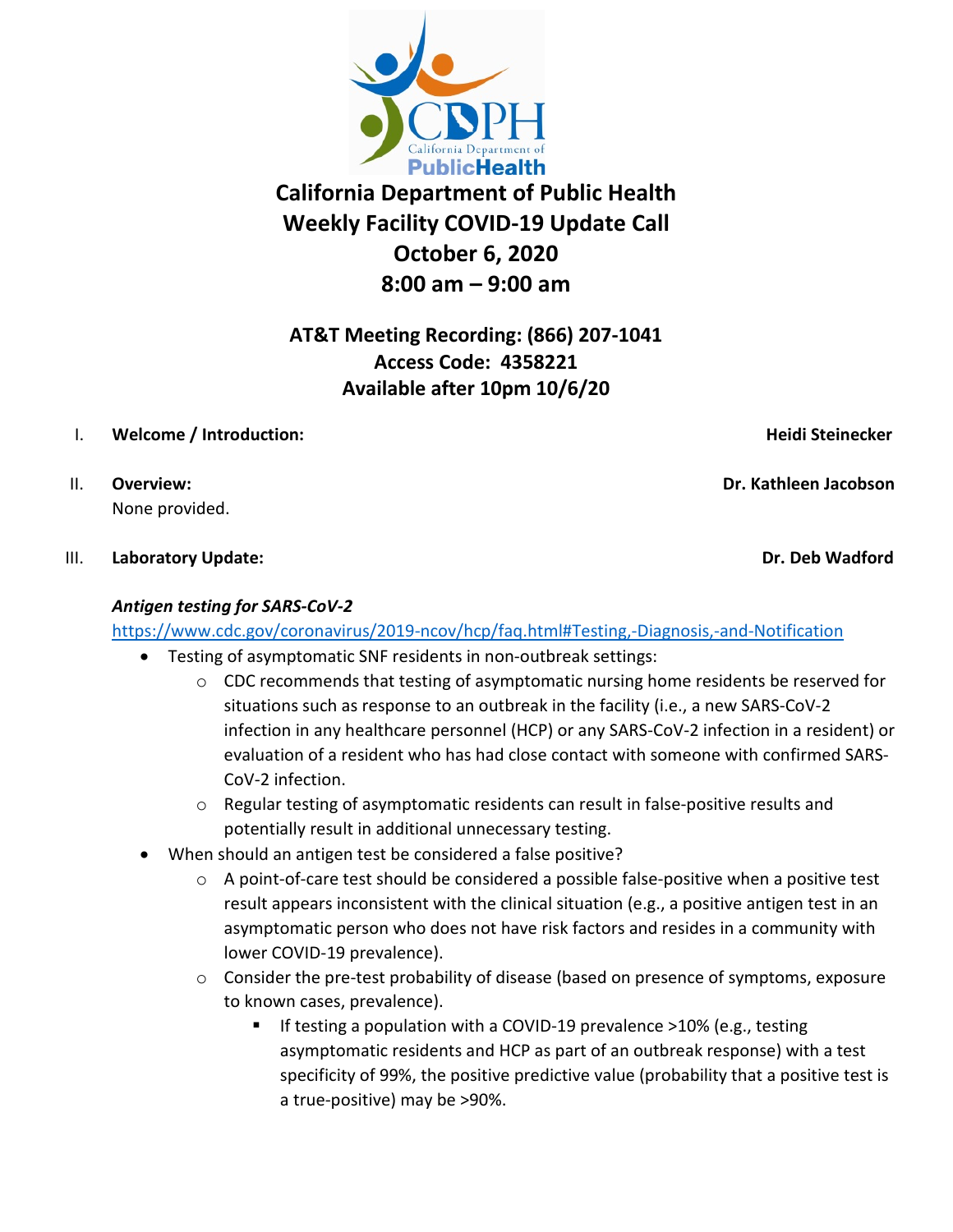- If testing a population with a COVID-19 prevalence <1% (e.g., screening asymptomatic HCP in non-outbreak settings) with a test specificity of 99%, the positive predictive value may be <40%.
- **Therefore, testing in low-prevalence populations with antigen (or RT-PCR) tests** might produce false positives, but that is less likely in outbreak settings (higher prevalence).
- $\circ$  Compare the percent positivity of the samples that were run that day (or week) to their previous percent positivity (e.g., their rolling 7-day average percent positive). Identifying many positives in one day might indicate an issue with the antigen results (either due to operator error or test supplies).
- o Review recent control results to ensure accuracy of the antigen test machine. If able, perform procedural quality control tests to ensure correct operation of the machine.
- Confirmatory testing recommendations (from CDC)
	- $\circ$  Note that confirmatory RT-PCR testing after a positive antigen test result is not recommended in situations where the person being tested has COVID-19–like symptoms or had recent close contact with someone with SARS-CoV-2 infection (e.g., in an outbreak situation).
	- o When a confirmatory test is pursued, optimize the performance of the confirmatory test by doing the following:
		- Use real time RT-PCR as the confirmatory test.
		- Nasopharyngeal (NP) swabs used correctly have a higher sensitivity than other specimen sources. Therefore, confirmatory tests should be performed using NP swabs.
		- If the person is unable to tolerate a NP swab, then a swab of the anterior nares or mid-turbinate could be considered as these specimen types may have similar or slightly less sensitivity but may be more tolerable.
		- Perform the confirmatory test within 2 days of the initial test. Tests performed >2 days apart should be considered separate tests, and discordant results may be due to changes in viral dynamics.
- Discordant results: Antigen test is positive and confirmatory RT-PCR is negative
	- $\circ$  If individual is symptomatic and from an outbreak situation: consider as infectious (although confirmatory testing not recommended in these circumstances).
	- $\circ$  If individual is asymptomatic and not from an outbreak situation: consider as negative
		- Individual should continue to be monitored for symptoms. If an asymptomatic person with discordant test results begins to exhibit COVID-19–like symptoms in the subsequent week after testing, that person should be considered to have COVID-19. Repeat testing is not recommended in this situation.
			- If the person is asymptomatic and is not a known contact or part of a facility response to an outbreak, then the discordant test results could indicate a false-positive antigen test result. In this situation (particularly in lower prevalence areas), it is reasonable to continue symptom screening and test residents and HCP with COVID-19–like symptoms, and not institute the control interventions (e.g., facility-wide testing, excluding HCP with discordant results from work, moving resident with discordant results to a COVID-19 unit).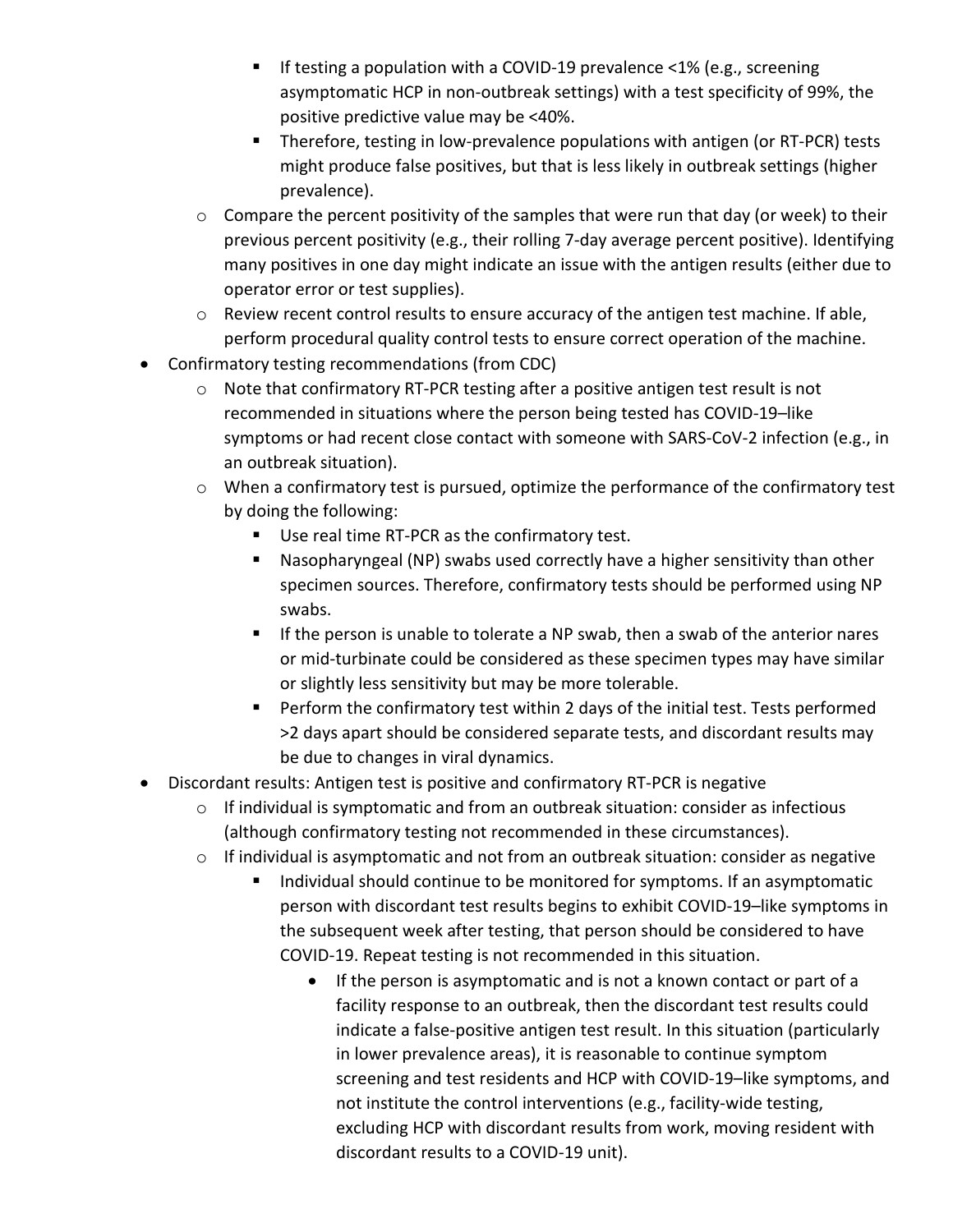**If discordant test results suggestive of a false positive antigen test are identified,** facilities and health departments should notify the test manufacturer and the FDA

## *Antigen tests for SARS-CoV-2*

- 1) Quidel Sofia SARS Antigen FIA assay (within 5 days of onset); Influenza A/B test kit available
- 2) BD Veritor System for Rapid Detection of SARS-CoV-2 (within 5 days of onset); Influenza A/B test kit available
- 3) Abbott BinaxNOW COVID-19 Ag CARD (within 7 days of onset); Influenza A/B test kit available but requires reader
- 4) LumiraDx SARS-CoV-2 Antigen Test (within 12 days of onset)

# IV. **Healthcare-Associated Infections: Dr. Erin Epson**

Yesterday CDPH HAI program posted updated guidance for the prevention and control of influenza in skilled nursing facilities during the COVID pandemic; this guidance will also be distributed via an All Facilities Letter. SNF residents are at increased risk for severe disease, hospitalization, and death from infections caused by influenza viruses and SARS-CoV-2. The ongoing COVID-19 pandemic and the potential for concurrent COVID-19 and influenza outbreaks will complicate the upcoming influenza season; therefore, it is essential for SNFs to optimize all available effective influenza prevention and outbreak control interventions, including influenza vaccination of SNF residents and healthcare personnel (HCP) and prompt initiation of antiviral therapy and chemoprophylaxis when influenza is identified. In addition, the overlap of clinical presentations and contribution of asymptomatic transmission of SARSCoV-2 makes it difficult to manage residents based on symptoms alone. Each SNF must therefore develop plans for: testing symptomatic residents for both influenza and SARS-CoV-2; implementation of transmission-based precautions; determining resident room placement while avoiding movement of residents between COVID-19 cohorts; and prompt initiation of influenza antiviral agents therapeutically and prophylactically when an influenza outbreak is identified in a facility.

Regarding the timing of influenza vaccination relative to an individual's COVID status for individuals already in a healthcare setting, such as SNF or hospitals, we understand that CDC will be releasing their guidance soon. As with other vaccines, mild illness is not a contraindication to influenza vaccination. Healthcare providers can vaccinate SNF residents or clinically stable hospitalized inpatients nearing discharge who have mild illness or those who are quarantined following a SARS-CoV-2 exposure, but should be aware that post-vaccination symptoms such as fever or myalgia could create diagnostic confusion and necessitate evaluation for COVID.

## V. **Remdesivir Update Dr. Philip Peters**

## **Remdesivir Distribution and General Therapeutic Update for all Healthcare Facility Call**

As of October 1st, the directed allocations of remdesivir have ended. As the supply greatly exceeds the demand for remdesivir nationally, hospitals can now purchase unrestricted amounts of remdesivir directly from the distributor, AmerisourceBergen, which will remain the sole distributor of remdesivir until at least December 2020. The EUA conditions for use remain the same and we will continue to monitor for changes to the EUA. AmerisourceBergen is available to answer questions or concerns from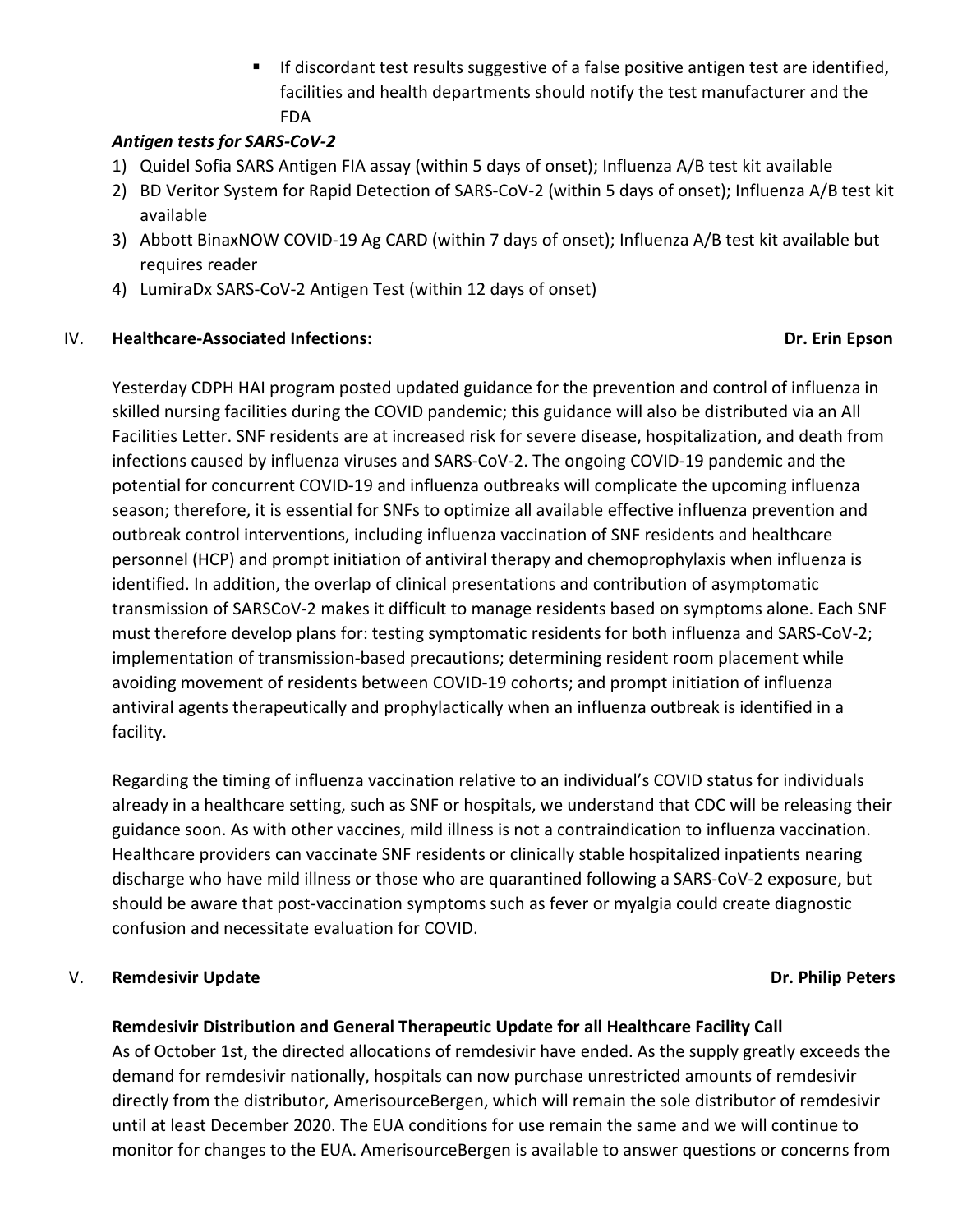purchasing hospitals and you can also reach out to us at CDPH if you are having issues. Contact information for Amerisource Bergen is included in the notes:

AmerisourceBergen can be contacted directly at 877-746-6273 or via email at [remdesivir@amerisourcebergen.com.](mailto:remdesivir@amerisourcebergen.com)

A weblink is posted on the CDPH guidance page in the "other" section with the final remdesivir distribution details.

Link:

[https://www.cdph.ca.gov/Programs/CID/DCDC/CDPH%20Document%20Library/COVID-](https://www.cdph.ca.gov/Programs/CID/DCDC/CDPH%20Document%20Library/COVID-19/CaliforniaRemdesivirAllocationCommercial-9.28.20.xlsx)[19/CaliforniaRemdesivirAllocationCommercial-9.28.20.xlsx](https://www.cdph.ca.gov/Programs/CID/DCDC/CDPH%20Document%20Library/COVID-19/CaliforniaRemdesivirAllocationCommercial-9.28.20.xlsx)

As a reminder that the California Medical Association in collaboration with CDPH will be hosting a virtual grand rounds on October 13th at noon. The topic will be COVID-19 treatment and will feature an excellent speaker who will discuss cutting edge issues relevant to clinical providers. You can find more information on the CMA website and I've included a link in the notes as well:

[https://www.cmadocs.org/event](https://www.cmadocs.org/event-info/sessionaltcd/CME20_1013_GRCOVID/t/Virtual_Grand_Rounds_COVID-19_Updates_in_Theapeutics)[info/sessionaltcd/CME20\\_1013\\_GRCOVID/t/Virtual\\_Grand\\_Rounds\\_COVID-](https://www.cmadocs.org/event-info/sessionaltcd/CME20_1013_GRCOVID/t/Virtual_Grand_Rounds_COVID-19_Updates_in_Theapeutics)19 Updates in Theapeutics

## VI. **Questions and Answers**

**Q:** Will the AFL being released with updated visitor guidance and when will it be released? **A:** Per Heidi, Yes, we will have two separate visitation guidance that are currently undergoing stakeholder review. We do anticipate being able to use the tier system that we know as the color guide purple, red, and orange.

**Q:** The CDPH website shows less than 11 deaths, but we've had no deaths.

**A:** Per Heidi, thank you for that if you do see that then let us know. We recently went through and redid the website and you'll see the numbers suppressed as less than 11, but if you reach out to me offline, we can address that.

**Q:** With the CDC releasing their guidelines yesterday around airborne infections of COVID are you going to be looking at changing precautions around isolation?

**A:** Per Dr. Erin Epson, we are not changing our infection control recommendations based on that updated information from CDC. I'll make a clarification the recommendation for COVID is use of n-95 or higher level that protects against smaller particles and aerosols. For healthcare personnel working with patient at close range we recommend the use of an approved N-95 or better. What CDC described as airborne as in long distance or potential for these particles these aerosols to be suspended in the air for prolonged periods.

**Q:** On-site antigen testing devices, as a non-CMS facility, we will not get the devices or the supplies. Is CDPH looking at non-CMS SNF facilities and what are they doing about it? For grants that are being provided for partitions and tents, Will facilities that are not a part of CMS licensing be included in that grant. Is that a state grant or federal grant?